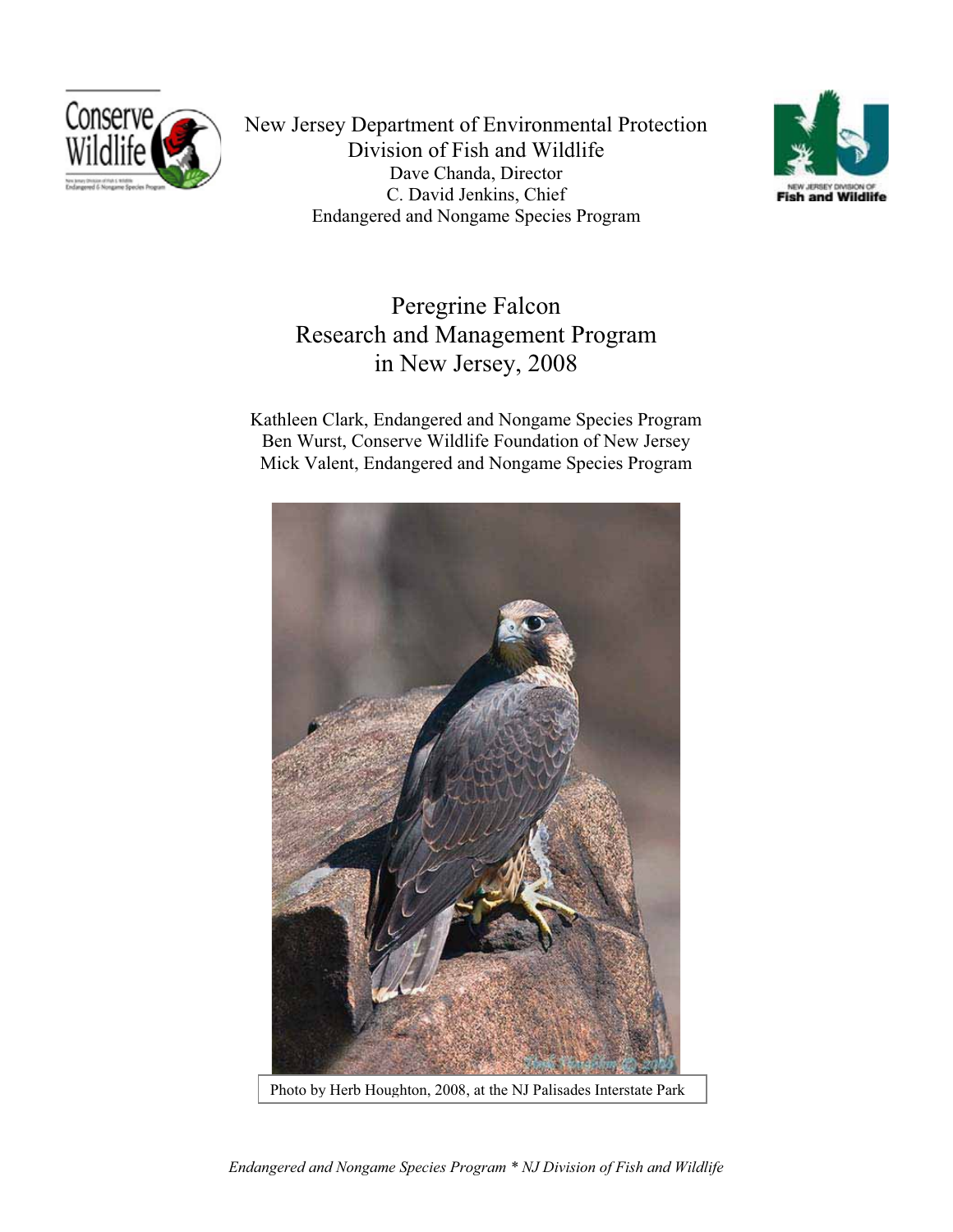*Program Objective: To maintain, monitor and protect the Peregrine Falcon (*Falco peregrinus anatum*) population in New Jersey.*

## **Project Summary:**

In 2008 the New Jersey peregrine falcon population remained mostly unchanged at 20 known pairs. Two previous nest locations in the cliff habitats were not occupied, but a new territory there was occupied and successful. One long-active pair at the Walt Whitman Bridge moved across state lines to occupy the bridge tower in PA, so is reported this year by PA.

Statewide, 14 pairs nested on towers and buildings and three on bridges in NJ. Of 13 pairs on coastal structures and buildings, 11 nested successfully, producing 26 young for a rate of 1.86 young per active nest on towers and buildings. This is near the average of 1.81 recorded since 1986 when the population stabilized. New Jersey monitored three pairs on bridges spanning the NJ-PA border. Pairs on the Betsy Ross and Tacony-Palmyra bridges raised three and two young, respectively; a new pair at Burlington-Bristol Bridge laid eggs but did not hatch young. The Walt Whitman pair, usually in NJ, moved across the line into PA and raised four young. Other bridges may have been occupied in 2008, but the program lacked monitors to document all possible sites, particularly in northern NJ.

The peregrines on the natural cliff habitat dropped to two documented pairs and a third possible pair, from four pairs in the last two years. We speculate that one pair relocated to a nearby bridge, leaving an unoccupied territory. Two of the cliff pairs fledged young in 2008, and for the first time ENSP staff banded those young. The orientation of the cliffs makes all the cliff population vulnerable to easterly and northeasterly storms, which may have played a role in reducing nest success again this year.

For a third year, we donated peregrine nestlings to a mountain hack site in West Virginia. A total of seven young were translocated and hacked at the New River Gorge site near Beckley. We are hopeful that NJ peregrines will help promote peregrine falcon recovery throughout the historic Appalachian Mountain range.

We banded all 34 young produced at 15 nests, using both a federal band and a bicolor band with an alpha-numeric code.

We collected seven addled eggs from four sites for future analysis. The study of contaminants in mid-Atlantic eggs was published in the journal Envir*onmental Contamination*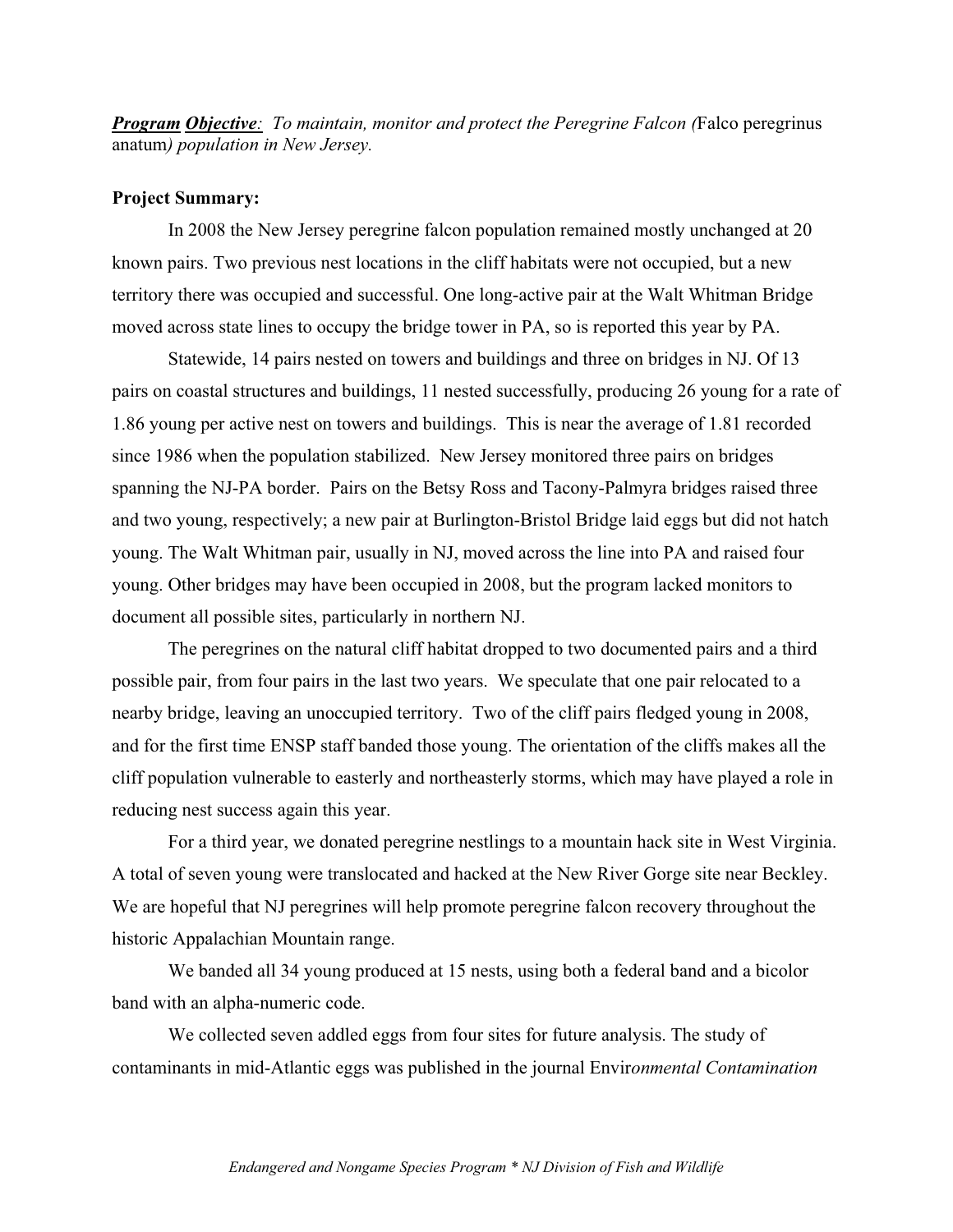*and Toxicology* (Clark et al. 2008); coastal NJ eggs were of special concern with regard to elevated levels of PCBs and DDT compounds, and warrant continued study.

In 2008 we continued to employ remote, motion-activated cameras to photograph peregrines at the nests. By this method we were able to read the legbands on 20 breeding adults at 10 nest sites. This is a tool valuable for identifying nesting adults and recording their origin, age and site fidelity, information useful to judge the stability and viability of the population.

*Background*: The decline of the peregrine falcon in the eastern U.S. has been linked to persistent organochlorine pesticide contamination. The eastern population plunged from an estimated 350 active sites in the 1930's and 1940's to no active breeding birds in 1964 or 1975. Recovery efforts began in 1975 after DDT was banned in the U.S. The NJ Division of Fish and Wildlife and the Peregrine Fund first hacked falcons in 1975 at Sedge Islands Wildlife Management Area in Barnegat Bay. Hacking continued at several sites until pairs established territories. Wild nesting began at Forsythe National Wildlife Refuge in 1980, and expanded slowly until 1993, when the population reached its present level. In New Jersey, a recovery goal is *consistent, successful nesting by eight to ten pairs*. While there have been 8-10 pairs successful since 1999 (disregarding the variable bridges), we seek longer-term success that includes a stable population in historic and protected nest sites to achieve full recovery. The reestablishment of peregrines in the historic Palisades cliffs in 2003 was the beginning of that more complete recovery. However, we remain concerned about the effects of persistent organochlorine contaminants on the population. NJ participated in a recent study of contaminants in eggs of mid-Atlantic peregrines, and found that New Jersey coastal peregrines had some of the heaviest loads of DDE and mercury. Our work to track life history and nest success, along with contaminant exposure, will help identify effects on the population. Annual management includes monitoring nests, banding young, and improving conditions at nest sites to enhance productivity.

## *Results and Discussion*

There were 20 occupied sites checked during the nesting season (Table 1), with 19 of them known to be active (with eggs). Fourteen pairs on towers and buildings continued to be the core of the nesting population, producing 26 young, for a productivity rate of 1.86 young per active nest. Three active pairs on bridges produced five young, for a rate of 1.67 young/active nest. A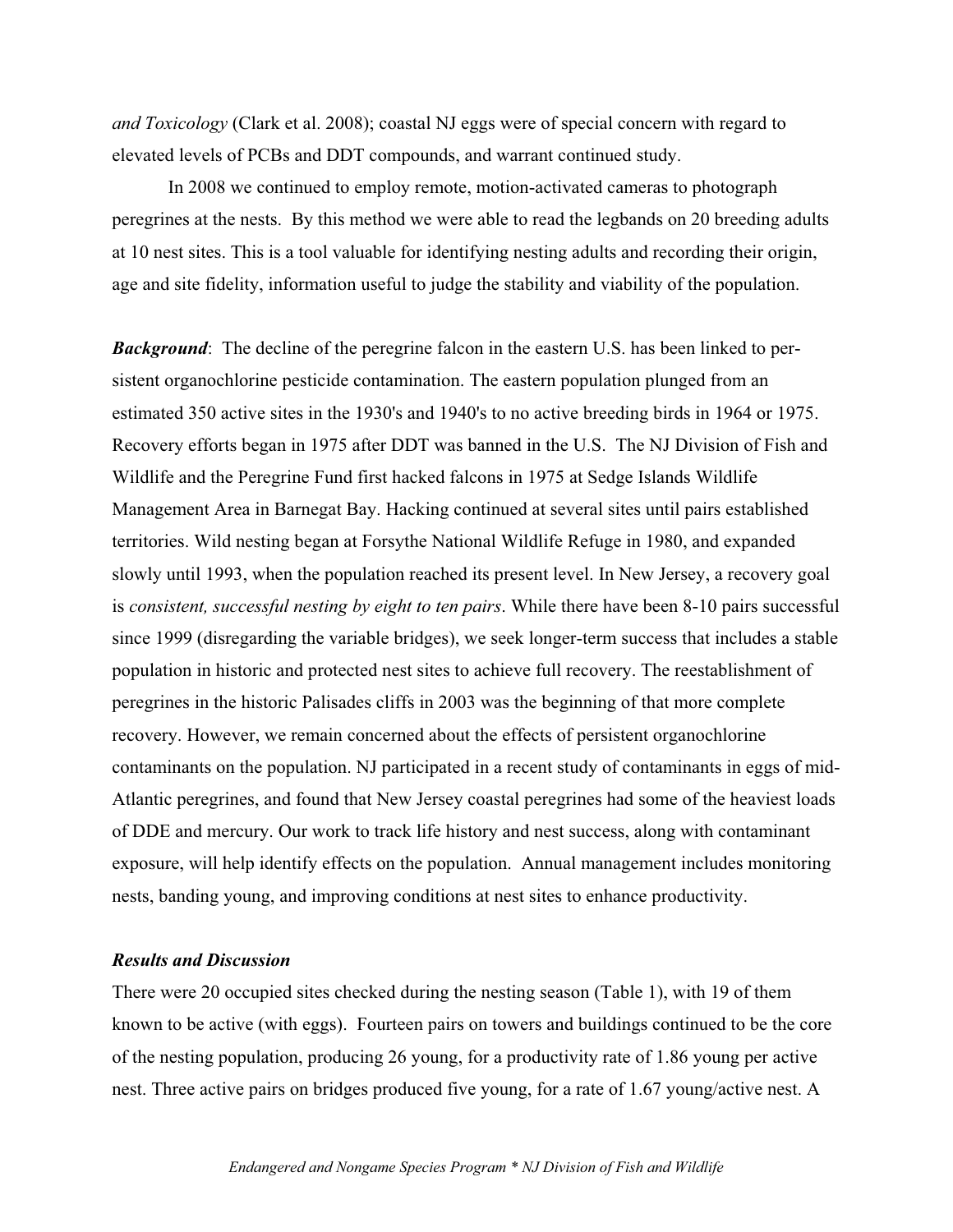fourth bridge pair were territorial in Trenton, but their outcome was unknown. Only two nests were known active at the natural cliff habitat in northeastern NJ, down from the previouslyoccupied four territories; the two nests produced two and one young, respectively.

All 34 young were banded with a black-anodized federal band and a black/green bicolor auxiliary band for future identification.

The webcam at 101 Hudson Street, Jersey City, continued to allow viewers to see the workings in that rooftop nest. Unfortunately, two nor'easters on May 9 and 12 wreaked havoc again. Coincidentally, on May 9 biologists were on a planned visit to medicate the nestlings to prevent *Trichomonas* infection, a pigeon-borne contagion to which the urban peregrines are vulnerable. We found one of the four nestlings extremely chilled and near-death, and took that one bird for treatment; the other three were damp but all right. But the cold rain continued all day, with wind directing it into the nest box, and two of the remaining three died by the next morning. The fourth nestling recovered miraculously and was returned to the nest the following week. Eventually two young fledged, but one of those died after fledging due to impact injuries – another hazard of urban locales. Biologists plan to replace this nest box and change the orientation to lessen the effects of easterly storms.

For a third year, we donated peregrine nestlings to a mountain hack site in West Virginia. A total of seven young (five from towers and buildings and two from a bridge) were translocated and hacked at the New River Gorge hack site near Beckley. Some of the hacked birds were fitted with radio-transmitters; information on the hack site can be found at: http://www.nps.gov/neri/naturescience/peregrine.htm. The translocation of young from the coastal population, where production is well above the minimum necessary for population stability, supports the recovery of the peregrine in the entire Northeast and Mid-Atlantic region, and specifically the southern Appalachian mountains where peregrine nesting is still lacking. *Recoveries*

We resighted 20 breeding birds using a remote camera, and four others using optics. Of 24 birds resighted as nesting adults in NJ, 17 were the same birds observed in 2007, representing a 29% turnover. This is a higher turnover rate, nearly double, than that observed the previous two years. Contributing to that in 2008 were two nests where both adults were replaced: at Sedge Island, where the pair had been the same individuals for three years, the new female was from Maryland and the new male was a two-year old from Manahawkin. At Heislerville, the new female was a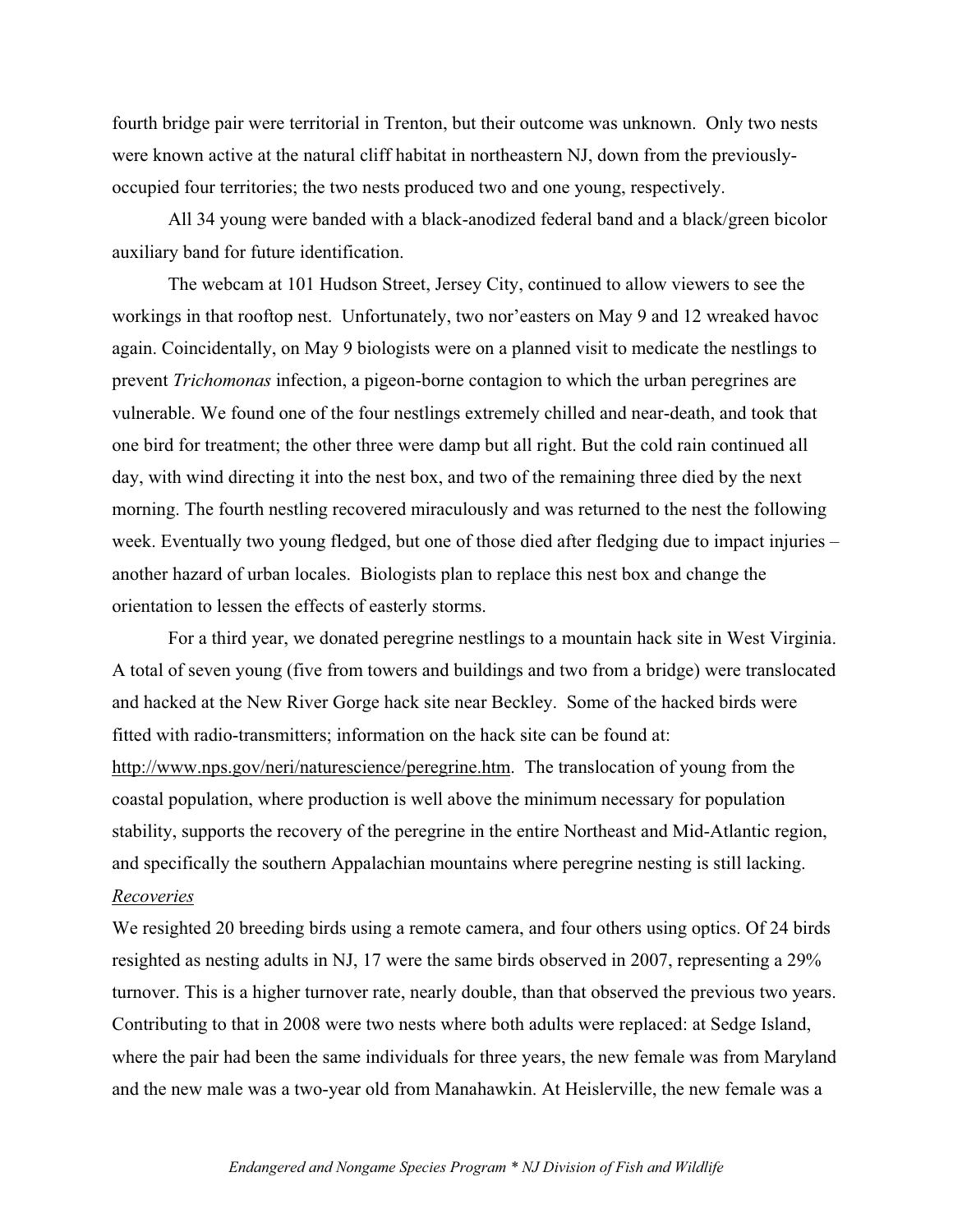four-year old from Ocean Gate, and the new male a three-year old from Brigantine. The 2007 nesting female at Egg Island (a 1999 bird) was replaced this year with a two-year old from Virginia. Sedge Island offspring replaced adults at two sites: Ocean Gate (a 2005 male) and Brigantine (a 2000 male). Over recent years, we have identified 20 females and 20 males. Most males (>90%) originated in NJ, while 40-60% of nesting females are of NJ origin. Nesting females from elsewhere represented Maryland (5), Virginia (3), Delaware (1), and Massachusetts (1), while two males were from nearby NY and one from Connecticut. These data show that NJ peregrines are mostly local, but part of a mid-Atlantic region population dynamic.

Last year, we read the band on a falcon nesting on a cliff and learned she fledged from a building ledge nest in Springfield, Massachusetts, in 2001. That bird was not observed in 2008, and may have moved to nest on the nearby George Washington Bridge. We suspect she had nested at the cliffs for at least two years.

An out-of-state resighting included a falcon banded in 2004 at the Atlantic City Hilton (W/\*S, black/red), resighted in June 2008 nesting at a quarry in West Roxbury, Massachusetts.

Other recoveries included bird number 987-95667 banded June 2006 in Heislerville, and recaptured at a hawk banding station in September 2006 in Cape Charles, VA. Unfortunately, this same bird was reported dead in Cuba in January 2007. A fledgling from the Jersey City nest this season was picked up injured in June shortly after fledging, and treated at the Raptor Trust; it was released in late June but died shortly thereafter after flying into a window.

*Conclusions*: Peregrines continued to do well in New Jersey in 2008. Nest success was good at 81%, and 20 active pairs fledged 34 young. Nest success was slightly improved from 2007, but number of young produced was down from the excellent year in 2007. We remain concerned for long-term nest success in the natural cliff habitats, where occupancy dropped in 2008 for the first time since reestablishment of nesting in 2003. We will investigate ways to improve nesting where possible.

We plan to continue the investigation of contaminants in unhatched, salvaged eggs, as well as the close monitoring of nesting pairs to detect problems. The analysis of eggs collected through the 1990s indicated that NJ coastal peregrines were exposed to relatively higher levels of organochlorines than other coastal or inland birds. Research in other areas suggests peregrines also accumulate brominated fire-retardant compounds to a high degree, which bears watching.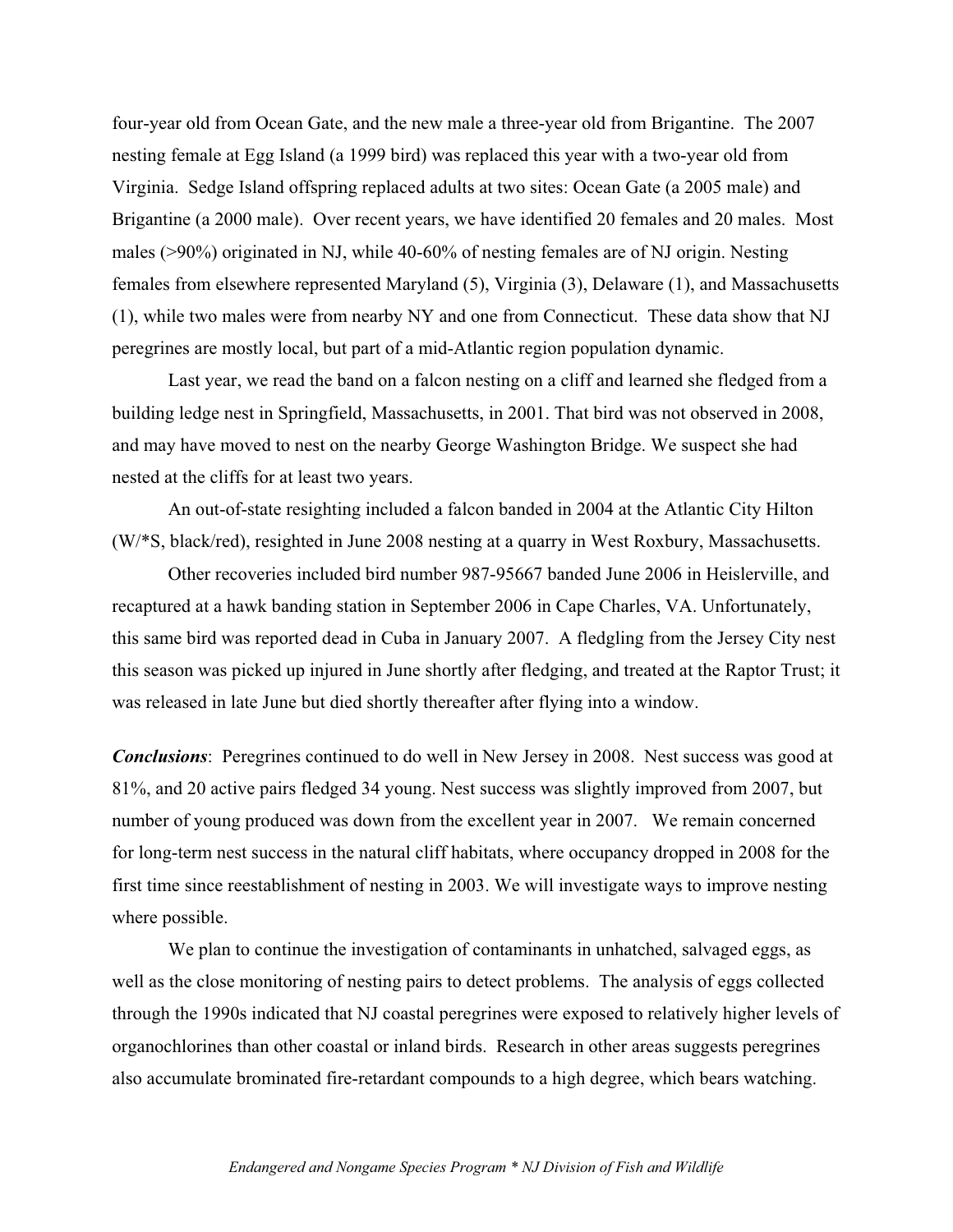Management of nesting pairs and nest sites is essential to maintain peregrines in New Jersey. Bridge-nesting birds are especially vulnerable to nest-site problems, and many other pairs occupy human-constructed sites. With management and the cooperation of bridge and building personnel, these sites can contribute to population viability and stability.

*Our Thanks To*: Volunteers who protect and watch over peregrine falcons in New Jersey, including Pete McLain, McDuffy Barrow, Beth Balbierz, Tim Jankowski, Larry Walton, Steve James, Chuck Wadding, Keith and Jackie Parker, Jay Nugent, Rick Weiman, Sue and Mark Canale, Hans Toft; Atlantic City Hilton staff (Mel Thompson, Pete Aiuto, Nancy Bowen and others); Forsythe NWR staff and volunteers; Delaware River Port Authority staff; Palisades Interstate Park Commission and the Palisades Interstate Parkway Police; Betty Ann Kelly, John Salerno and Thomas MacDermant at the Union County Court House; the Burlington County Bridge Commission and Jack DiGiovanna, the Port Authority of NY/NJ, Mack-Cali managers and engineers. Thanks to caregivers Don and Karen Bonica at Toms River Avian Care, Dr. Stephen Wurst at Barnegat Animal Clinic, The Raptor Trust, and Tri-State Bird Rescue & Research. Thanks to Shawn Padgett of VA for assistance with remote cameras. Special thanks to John Gumbs and Mitzi Kaiura at the cliffs.

*This project was funded by people* who support the NJ Tax Check-Off for Wildlife, purchase Conserve Wildlife license plates, and donate to the Conserve Wildlife Foundation of NJ. Funds were also provided by the U.S. Fish and Wildlife Service's Federal Aid to Endangered Species.

*The Jersey City WebCam* (www.njfishandwildlife.com/peregrinecam) was funded by the Conserve Wildlife Foundation of NJ and Verizon, and maintained by Division staff Paul Tarlowe and Jeff Smith. Special thanks to Barbara Deen and Mack-Cali engineers.

*We remember Linn Pierson* who was dedicated to the restoration of peregrines in New Jersey, and whose donations continue to support this work.

**References:** Clark, K.E., Y. Zhao, and C. Kane. 2008. Organochlorine pesticides, PCBs, dioxins, and metals in postterm peregrine falcon (*Falco peregrinus*) eggs from the Mid-Atlantic states, 1993–1999. Arch. Environ. Contam. Toxicol.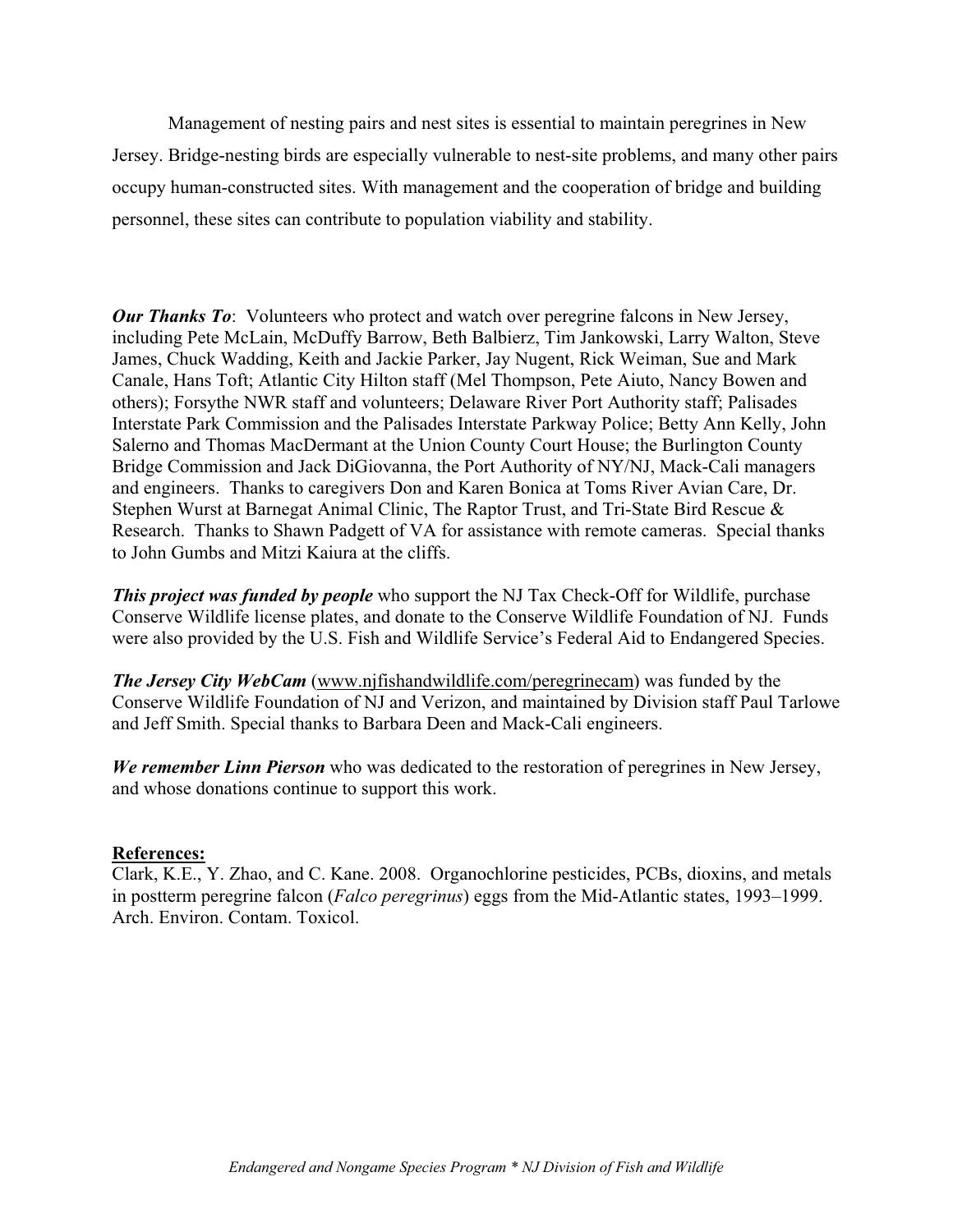| Name                                   | Occupied       | Active                | Eggs             | Yng                      | Yng@                     | Yng            | Comments                                       |
|----------------------------------------|----------------|-----------------------|------------------|--------------------------|--------------------------|----------------|------------------------------------------------|
|                                        |                |                       |                  | Hatched                  | BandAge                  | Fledged        |                                                |
| Sedge Island WMA Tower                 | $\overline{Y}$ | $\overline{Y}$        | >2               | $\overline{2}$           | $\mathbf{1}$             | 1              | Lice problem                                   |
| Forsythe NWR/Brigantine Tower          | $\overline{Y}$ | $\overline{Y}$        | $\overline{4}$   | $\overline{4}$           | 3                        | $\overline{3}$ |                                                |
| Forsythe NWR/Barnegat Tower            | $\overline{Y}$ | $\overline{Y}$        | $\overline{4}$   | >3                       | $\mathbf{0}$             | $\Omega$       | Interrupted by<br>intruding M?                 |
| Marmora WMA / Sea Isle Tower           | $\overline{Y}$ | $\overline{Y}$        | $\overline{4}$   | $\overline{\mathcal{A}}$ | $\overline{\mathcal{L}}$ | $\overline{4}$ |                                                |
| Great Bay WMA/ water tower             | single         | $\overline{N}$        |                  |                          |                          |                |                                                |
| Heislerville WMA Tower                 | Y              | $\overline{Y}$        | $\overline{4}$   | $\boldsymbol{0}$         | $\boldsymbol{0}$         | $\theta$       |                                                |
| Egg Island WMA Tower                   | $\overline{Y}$ | $\overline{Y}$        | $\overline{3}$   | $\overline{2}$           | $\overline{2}$           | $\overline{2}$ |                                                |
| Swan Bay WMA Tower                     | $\overline{Y}$ | $\overline{Y}$        | $\overline{4}$   | 3                        | 3                        | $\mathbf{1}$   | 2 to WV                                        |
| <b>Tuckahoe WMA Tower</b>              | $\overline{Y}$ | $\overline{Y}$        |                  | $\mathbf{1}$             | $\,1$                    | $\mathbf{1}$   |                                                |
| Ocean Gate (AT&T) Tower                | $\overline{Y}$ | $\overline{Y}$        | $\overline{3}$   | $\overline{?}$           | $\boldsymbol{0}$         | $\overline{0}$ |                                                |
| Stone Harbor marsh                     | $\overline{Y}$ | $\overline{Y}$        | $\overline{4}$   | $\overline{2}$           | $\overline{2}$           | $\overline{2}$ |                                                |
| Margate marsh                          | $\overline{Y}$ | $\overline{Y}$        | >2               | >2                       | $\overline{c}$           | $\overline{2}$ |                                                |
| Hilton/The Grand Casino                | $\overline{Y}$ | $\overline{Y}$        | $\overline{4}$   | $\overline{4}$           | 4                        | $\mathbf{1}$   | $3$ to $W\overline{V}$                         |
| 101 Hudson, Jersey City                | $\overline{Y}$ | $\overline{Y}$        | $\overline{4}$   | 4                        | $\overline{2}$           | $\overline{2}$ | 5/9 NE storm killed 2.<br>1 Died post-fledging |
| Newark -Broad St bldg.                 | $\mathbf U$    | $\mathbf U$           |                  |                          |                          |                |                                                |
| Elizabeth-Union Co. Court House        | $\overline{Y}$ | $\overline{Y}$        | >2               | $\geq$ 2                 | $\overline{2}$           | $\overline{2}$ |                                                |
| <b>SUBTOTAL TOWERS &amp; BUILDINGS</b> | 14             | 14                    |                  |                          | 26                       | 21             |                                                |
| Natural Site C-1 (Alpine)              | $\overline{Y}$ | Y                     | $\geq$ 3         | $\geq$ 3                 | $\overline{2}$           | $\overline{2}$ |                                                |
| Natural Site C-2 (South)               | $\overline{N}$ | $\overline{N}$        | $\overline{0}$   |                          |                          |                |                                                |
| Natural Site C-3 (South)               | $\mathbf N$    | ${\bf N}$             | $\boldsymbol{0}$ |                          |                          |                |                                                |
| Natural Site C-4 (North)               | $\overline{Y}$ | Y                     | $\overline{3}$   | >1                       | $\mathbf{1}$             | $\mathbf{1}$   |                                                |
| Natural Site C-5 (Tenafly)             | $\overline{U}$ | U                     |                  |                          |                          |                |                                                |
| <b>SUBTOTAL NATURAL SITES</b>          | $\overline{2}$ | $\overline{c}$        |                  |                          | $\mathfrak{z}$           | $\mathfrak{z}$ |                                                |
| G. Washington Br. (Hudson River)       | $\overline{U}$ | $\overline{U}$        |                  |                          |                          |                |                                                |
| Betsy Ross Br. (Delaware River)        | Y              | Y                     | $\overline{4}$   | 3                        | 3                        | $\mathbf{1}$   | 2 to WV                                        |
| Walt Whitman Br. (Delaware River)      | $\overline{Y}$ | Y                     | $\overline{4}$   | $\overline{4}$           | $\overline{4}$           | 1              | $(PA)$ 3 to $WV$                               |
| Ben Franklin Br. (Delaware River)      | $\overline{Y}$ | Y                     |                  |                          |                          |                | PA                                             |
| NJ-PA Turnpike (Delaware River)        | Y              | Y                     | $\overline{4}$   | 4                        | $\overline{4}$           | $\overline{4}$ | PA                                             |
| Tacony-Palmyra (Delaware River)        | $\overline{Y}$ | $\overline{\text{Y}}$ | $\overline{4}$   | $\overline{2}$           | $\overline{2}$           | $\overline{2}$ |                                                |
| Burlington-Bristol (Delaware River)    | $\overline{Y}$ | $\overline{Y}$        | $\overline{4}$   | $\mathbf{0}$             | $\boldsymbol{0}$         | $\overline{0}$ |                                                |
| Brigantine Bridge (A.C.)               | $\mathbf N$    | $\mathbf N$           |                  |                          |                          |                |                                                |
| Vince Lombardi - NJTP Bridge           | $\overline{U}$ | U                     |                  |                          |                          |                |                                                |
| Secaucus-Kearny NJTP Bridge            | $\overline{U}$ | $\overline{U}$        |                  |                          |                          |                |                                                |
| Newark Bay Bridge (NJTP)               | $\overline{U}$ | $\overline{U}$        |                  |                          |                          |                |                                                |
| <b>Trenton RR Bridge</b>               | $\overline{T}$ | U                     |                  |                          |                          |                |                                                |
| <b>SUBTOTAL BRIDGES</b>                | 4(NJ)          | $\mathfrak{z}$        |                  |                          | 5                        | $\mathfrak{z}$ |                                                |
| <b>Totals (NJ only)</b>                | 20             | 19                    |                  |                          | 34                       | 27             | (7 yng to WV)                                  |

Table 1. Site-specific results of peregrine falcon nesting in New Jersey, 2008.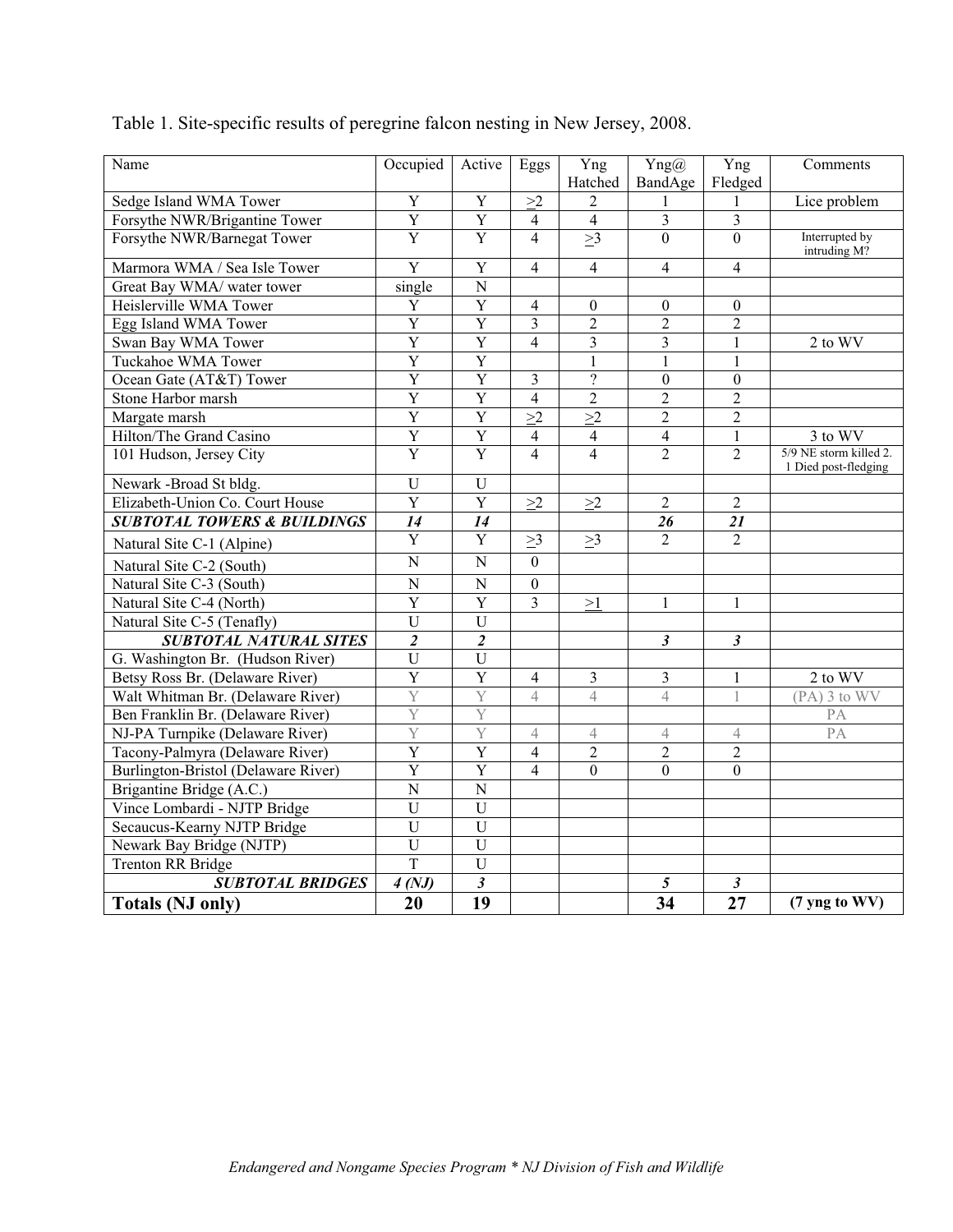

Figure 1. Nesting and productivity of peregrine falcons in New Jersey, with comparisons between towers/buildings, cliffs, and bridges.